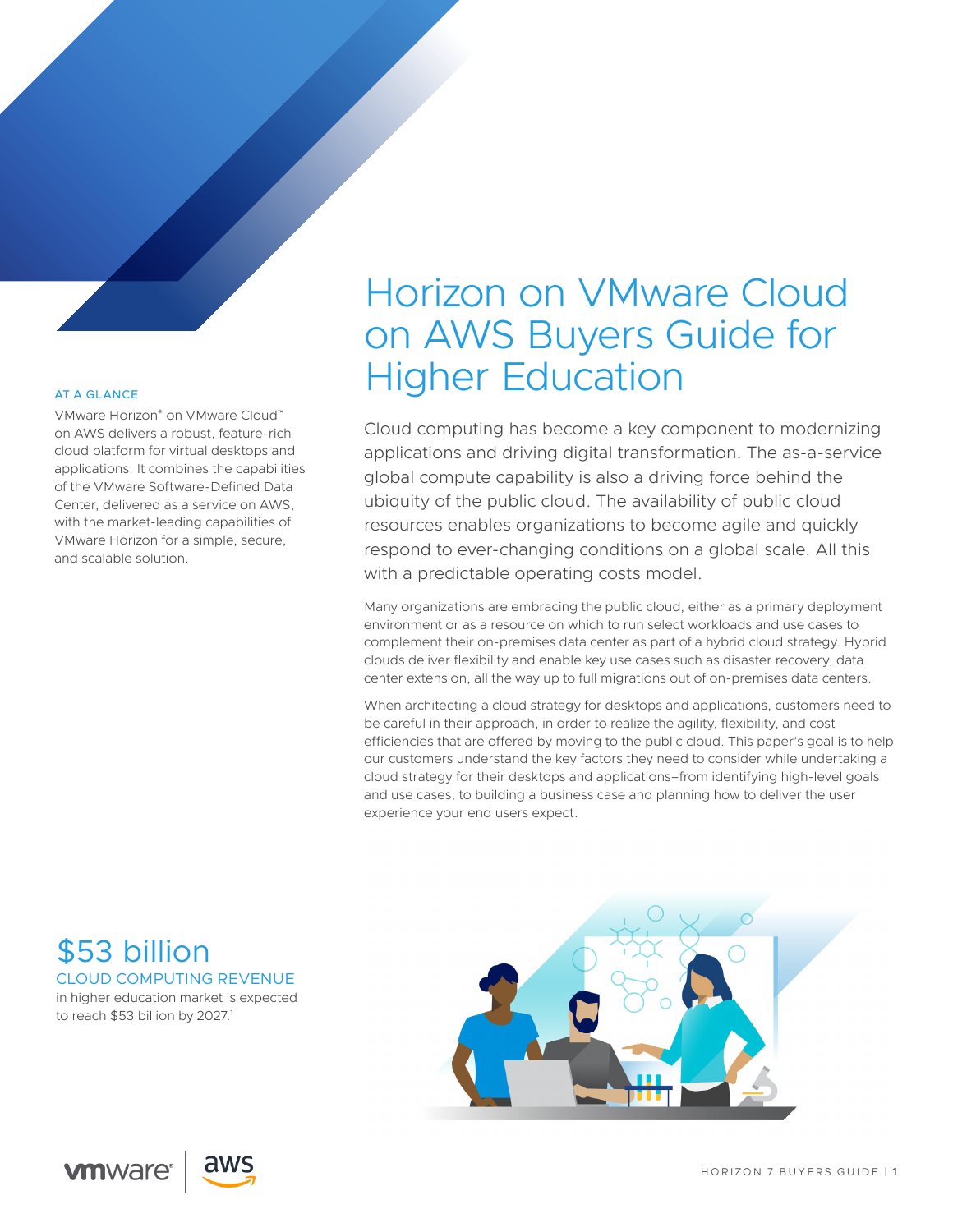#### HORIZON: KEY BENEFITS

#### **Seamless hybridity**

Easily access a desktop or application in the nearest site/pod with Cloud Pod Architecture.

# **Intrinsic security**

Implement a comprehensive and consistent end-to-end security solution across the hybrid cloud, from the data center to the cloud.

#### **Simplified management**

Leverage enterprise-grade capabilities and management tools of Horizon that admins enjoy in their on-premises environments, such as real-time, oneto-many image provisioning and zero downtime updates.

# **On-demand desktops**

Deliver personalized, non-persistent desktops and applications in less than two seconds and destroy again at logoff, freeing up capacity and saving cost.

# Factors to consider for a virtual desktop and application cloud strategy

# Factor #1: Identify high-level goals and potential use cases

There are many possibilities and options for cloud deployment, so it is important to understand strategic goals and what the organization is trying to achieve. Organizations usually look to the cloud as a utility-based resource to enhance services to end users; or to offload management. The overarching goal may be to increase agility and response to business demands or to improve resiliency by using the cloud to deliver a robust disaster recovery and business continuity solution. Perhaps the organization wants to move everything to the cloud and outsource performance and reliability of the data center to the public cloud. There are several common use cases for hybrid cloud strategies for desktops and applications:

### 1. **Co-locating desktops and applications with data center workloads**

When data center workloads move to the cloud, desktops and applications follow because co-locating latency-sensitive apps with data center workloads optimizes user experience. This co-location also cuts down on egress costs for applications that require excessive bandwidth or data.

#### 2. **Disaster recovery business continuity**

It is important to have a good disaster recovery and business continuity solution in place to avoid disruption to the business. Instead of spending considerable time and money to build a second data center that ideally won't even be used, organizations have found that it makes sense to leverage the public cloud as part of a robust disaster recovery and business continuity solution.

#### 3. **Outsource infrastructure management**

As your organization grows, data center capacity must grow along with it. This leads to a decision: either continue to build on-premises infrastructure or extend into the cloud. Organizations look to the public cloud because it delivers infrastructure-as-a-service, which offloads management and allows them to refocus on strategic initiatives to drive topline growth.

# 4. **Data center extension**

Many higher education organizations have spikes of demand requiring extra capacity for a short time. This could include seasonal demand or event-based capacity needs such as tax season or the passing of a new law that spurs action. Or perhaps there is a need for capacity to handle daily peaks caused by boot storms or something similar.

# Factor #2: Choose your cloud

Choosing which cloud to deploy in largely depends on the use cases being pursued and characteristics of the on-premises environment. With the adoption of a hybrid cloud strategy, higher education is recognizing that having the same architecture on-premises and in the cloud is paramount. Having consistent infrastructure and operations across on-premises and cloud, reduces complexity and management burdens. This level of infrastructure consistency allows them to move easily between private and public cloud resources, providing flexibility and a cloud future with no "dead ends" or lost investments.

If an organization is inclined to migrate data center workloads in the cloud, it makes more sense to use the goals and requirements of those workloads as a basis for the choice of cloud. That is a different discussion from virtual desktops and applications,

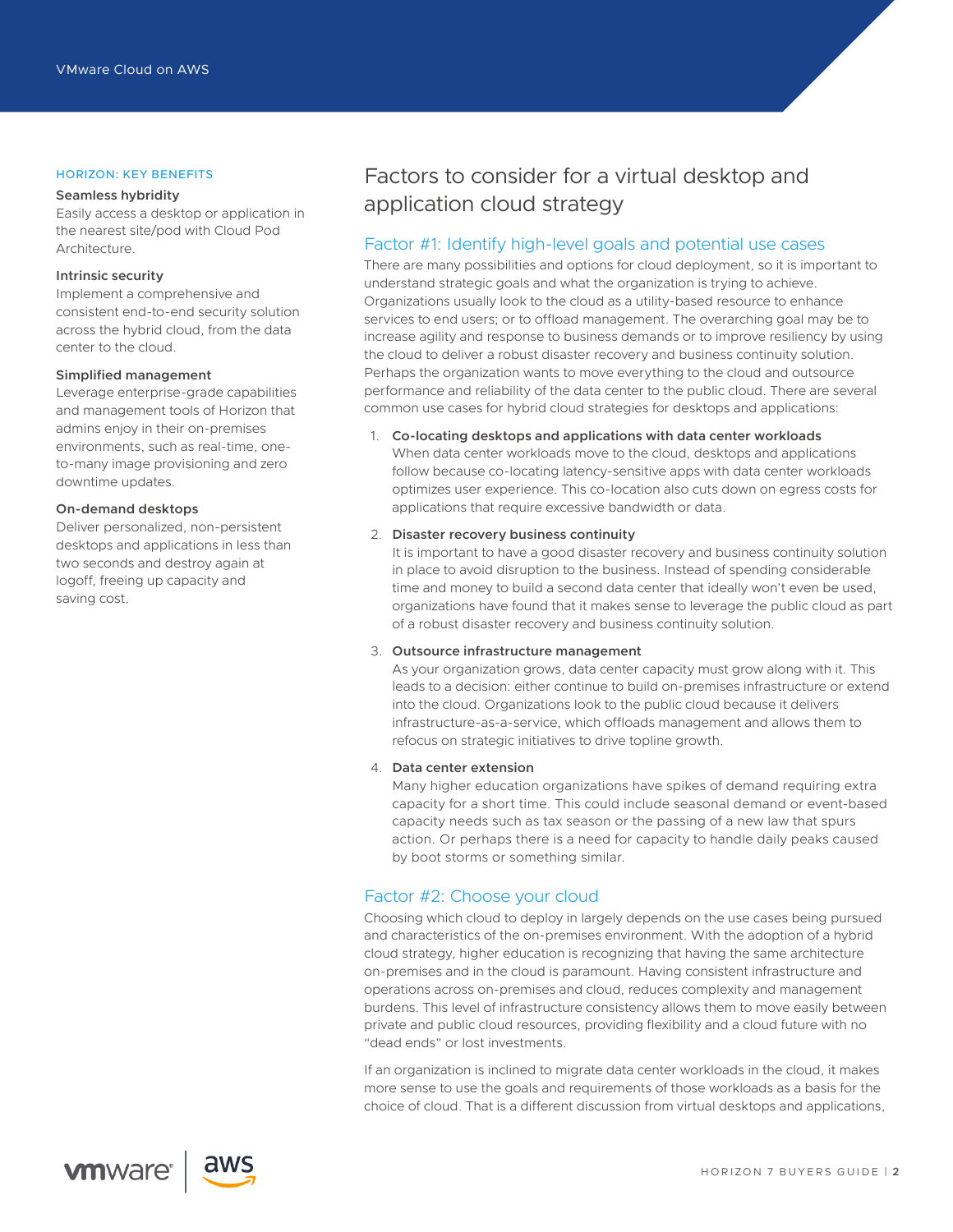#### HORIZON: USE CASES

#### **Outsource data center management**

Expand into the cloud for quick time to value and streamlined operations.

# **Disaster recovery**

Seamlessly extend your on-premises desktop workloads to VMware Cloud on AWS.

#### **Data center extension**

Leverage cloud capacity on-demand.

#### **Co-location**

Place desktops and hosted app servers with workloads and data in the cloud to improve performance and security posture.

and here is a [buyer's guide](https://assets.contentstack.io/v3/assets/blt58b49a8a0e43b5ff/blt4be67647b4affdc6/5c9ea51ace43ee193330fd01/Cloud_Migration_VMware_Cloud_on_AWS_Buyers_Guide.pdf) to help you with that. As mentioned earlier, it is related and important because generally, desktops and applications should be co-located with data center workloads.

Hybrid use cases for desktops and applications will require a solution that delivers seamless interoperability between on-premises and cloud deployments to help achieve business outcomes. For example, for a disaster recovery (DR) use case, if there is such an event, end users must be able to access a desktop in the cloud within a specific amount of time defined by Service Level Agreements (SLA). And if your use case relies on on-demand capacity, then you will also need non-persistent desktops and applications that can be provisioned on-demand.

To get this level of control and interoperability, on-premises deployment needs to be taken into consideration. The tools and features available to help you achieve the outcomes you are looking for are going to be key.

# Factor #3: Build a business case

Higher education organizations need to build a business case that identifies the business outcomes they want to achieve with their end-user computing cloud strategy. This alignment with outcomes will help attain executive sponsorship and buy-in from relevant stakeholders to secure prioritization and funding for the initiative.

The business case must reflect the goals of the organization, but there are common themes that propel the deployment of desktops and applications in the cloud: topline growth enabled by faster time to value, ability to respond to rapidly changing business needs, strengthened security, lower operational costs, and a drastic reduction in up-front budget. Return on investment is also a key component of any cloud adoption, as it allows organizations to right-size their data center for typical usage instead of peak demand, which can obviously overflow into the cloud by leveraging on-demand capacity. This way, organizations can run fragmented peak demand in the cloud, paying only for what they use. Use of the cloud also drastically reduces spend on hardware and operations when building their on-premises data center.

And if your organization intends to run smaller, project-based workloads in the cloud, you may be able to sidestep the business case process altogether. For these smaller projects, costs to run compute in the cloud can be paid out of budgets that don't require up-front capital and the corresponding approval process.

#### Factor #4: The desired user experience

It is important to understand what kind of experience you want to provide your end users and how you architect that solution to deliver the intended results. Here are some factors to consider:

- 1. How long can end users wait to get access to a desktop or published applications?
- 2. Do end users need access to their apps and data? Is it okay if users are over- or under-provisioned, and what are the implications of that?
- 3. Do end users need their profile to follow them (networks, printers, policy, personalization)? What are the implications if they don't?
- 4. What kind of policy should be implemented? Does one size fit all, or should policy be contextual?
- 5. Do end users expect an experience identical or similar to their primary desktop, or is it okay to deliver a vastly different experience?